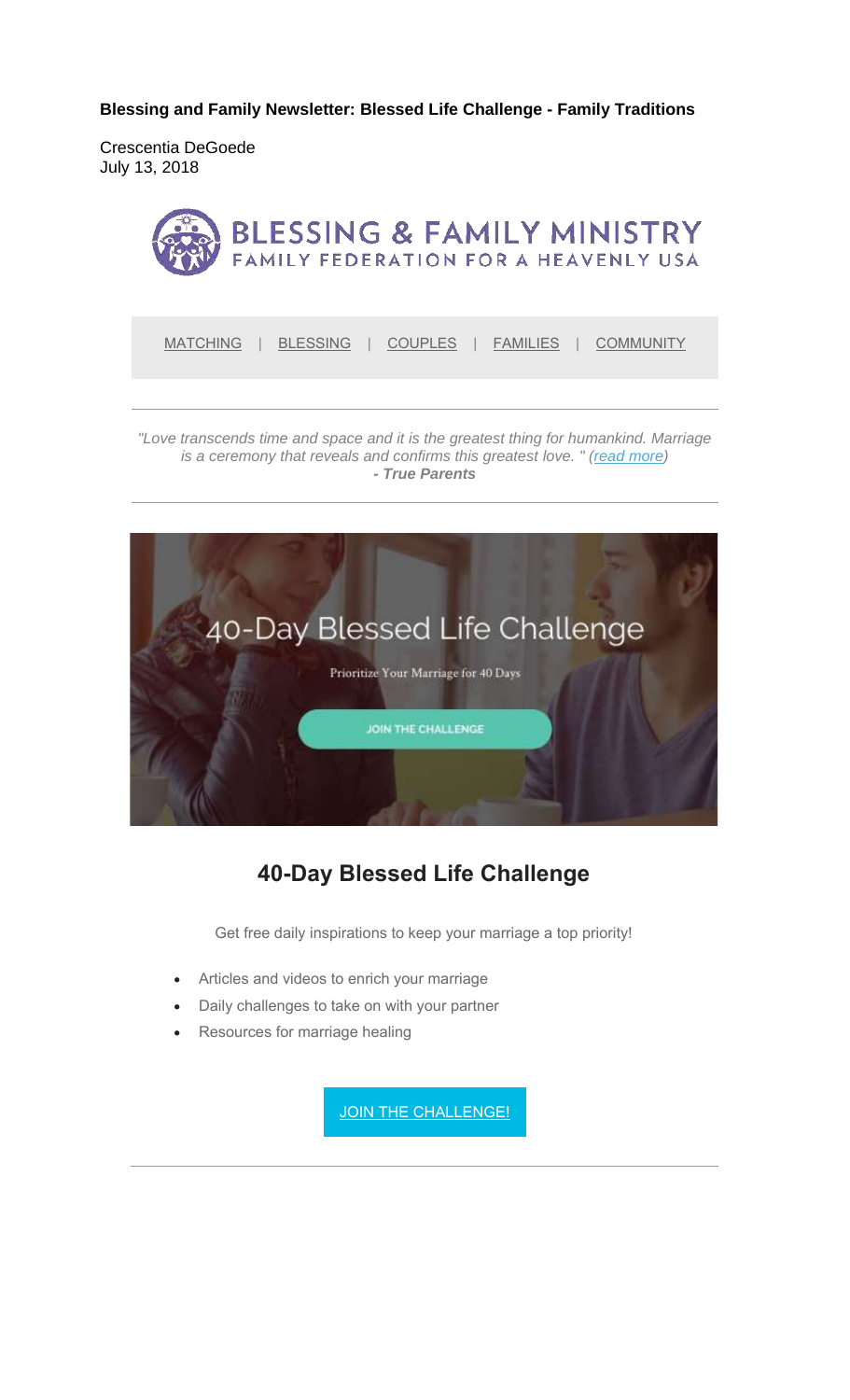

#### **Article: Why Family Traditions Are Important**

**By Myrna Lapres** Traditions and rituals create family cohesion, comfort, and security...

READ ARTICLE



## **Article: Focus on Growth Rather Than Happiness in Marriage**

Julie Compton shares in this article how Nate Bagley discovered that while he couldn't always make his wife happy, he could create important opportunities for communication.

READ ARTICLE



## **Preparing for Marriage: Level 2 Blessing Workshop**

**Aug. 12-14 • UTS, New York** Join us right after BCSF to get clear about the Matching Process.

REGISTER TODAY



# **Work Opportunity: UTS Hospitality Staff in August**

The UTS is looking for 1-2 people, 18 years old or over, available to work in the UTS hospitality department from in